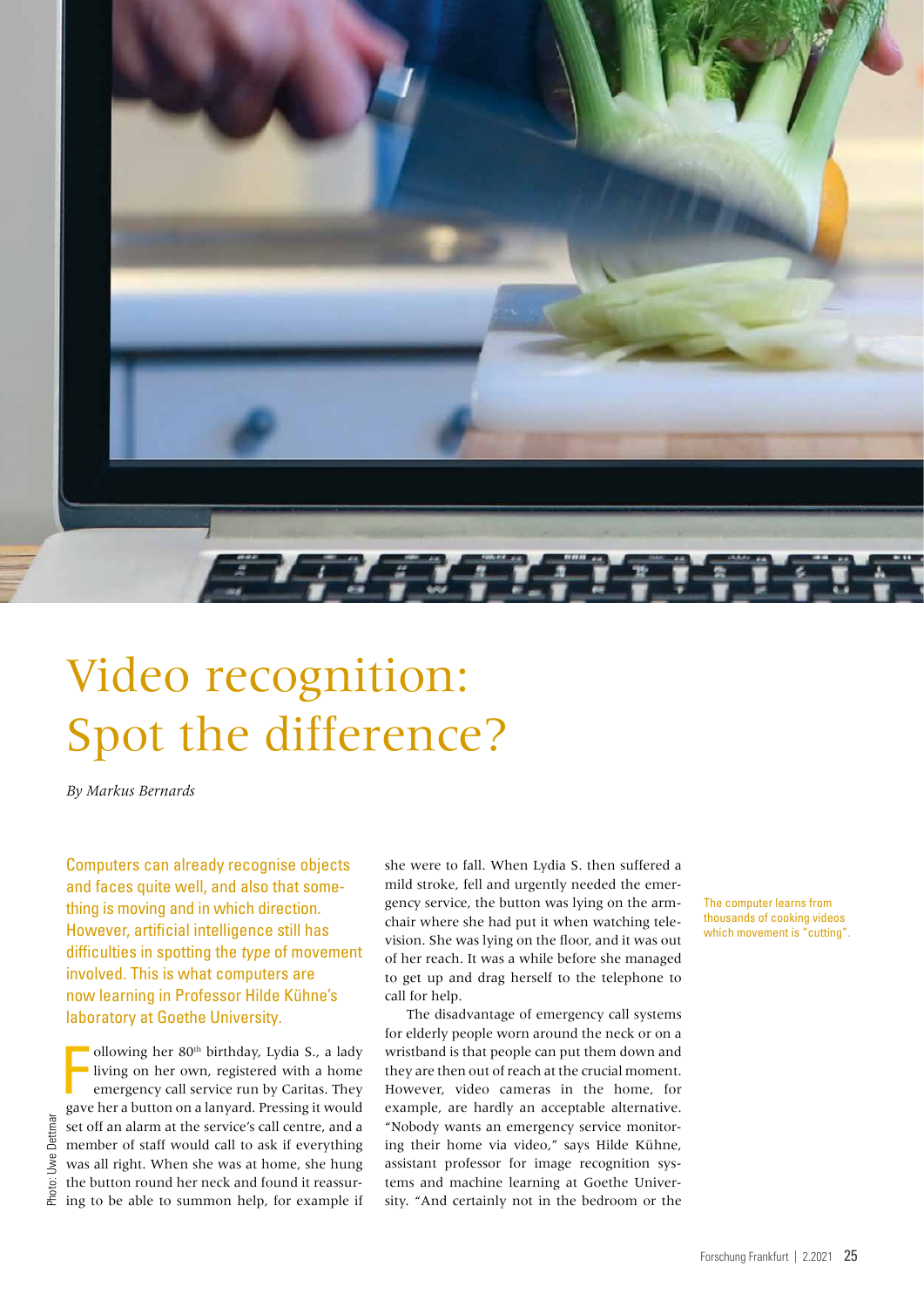bathroom, although it's usually here that people quickly find themselves in a critical situation."

#### **Protection of personal privacy**

Perhaps it would be a different matter if video cameras were indeed mounted in the home, but only a computer could see the pictures and not a human? If the computer were to alert the emergency service in the event of a fall, but without transmitting the actual video data? This would guarantee privacy because "the computer isn't interested in the person moving around in the apartment," says Kühne, whose current research topic is automatic motion recognition. "For the computer, videos are simply columns of figures."

To report a fall, the computer would, however, first have to be capable of distinguishing it from other types of movement. However, this is more difficult than identifying faces and objects in photos since computer training with videos is more complex – simply because of the vast amounts of data to be processed. For a movement to become visible, 50 to 100 frames are needed – so 50 to 100 times the data volume of a photograph.

### ABOUT HILDE KÜHNE

**Professor Hilde Kühne**, born in 1979, studied computer science (computational visualistics) at the University of Koblenz-Landau and earned her doctoral degree at Karlsruhe Institute of Technology. In the course of her academic career, she worked at the Fraunhofer Institute for Communication, Information Processing and Ergonomics (FKIE) and the University of Bonn before moving to the MIT-IBM Watson AI Lab of the Massachusetts Institute of Technology in the USA as a researcher. Since 2021, she has also been assistant professor for image recognition systems and machine learning at Goethe University. She is co-founder of ks-research and was recently awarded the ICCV Helmholtz Prize in acknowledgement of a paper which, ten years after its publication, has proven significant for research.

**[kuehne@em.uni-frankfurt.de](mailto:kuehne@em.uni-frankfurt.de)**

#### **Many different words for the same movement**

Moreover, computers are usually trained with texts that describe what can be seen in photos or video sequences. Such keywords, known as annotations, are formulated by humans who look at the pictures and describe them. In this way, the computer learns, for example, what a cup is when it sees lots of pictures with the annotation "cup". In the case of videos, compiling annotations and obtaining sufficient training material in the process is much more timeconsuming by virtue of the large amounts of data and the greater length of time that needs to be calculated for videos.

There are two further problems on top: firstly, there are often different words for the same movement, which also depend on how long a movement is observed. Kühne: "If I watch someone for just three seconds, I can say, for example, 'he's running' or 'he's walking'. If I watch him for 20 seconds, I know 'he's sprinting' or 'he's jogging'. If I watch even more of the video and a dog appears, or I see a bus stop, I recognise that 'he's running away from the dog' or 'he's rushing to the bus stop'. That makes the task of recognising movement difficult to define, for humans as well as computers."

#### **Solution: autonomous learning**

The second problem lies in how humans process the flow of data received via their eyes and ears. We do not perceive movements as something continuous, but instead divide them into smaller segments in order to remember them. These segments are then pieced together again in the brain to form a continuous motion sequence. How many separate segments are perceived depends on the individual experiences and abilities of each observer. Hilde Kühne gives figure skating at the Olympic Games as an example: "The judges are trained and able to analyse the motion sequence in figure skating very precisely. A layperson sees the same sequence but can hardly distinguish between the individual elements."

So how is the computer supposed to learn? In Hilde Kühne's opinion: autonomously, by itself and no longer on the basis of annotations. Here, Kühne's team draws on a pool of 100 million YouTube videos. To learn, the computer is equipped with an artificial neural network. These are algorithms which in principle function like nerve cells in a brain. "But they are actually mathematical functions that convert columns of figures into other columns of figures," says Kühne.

#### **Computer training**

The computer is fed three pieces of information from each video clip: the actual video sequence showing a movement, the soundtrack and any subtitles that are perhaps superimposed on the video. An example would be a sequence from a cooking video in which the YouTube chef dices a pepper and says: "Now we're going to dice the pepper." "Dice the pepper" appears in the subtitles at the same time.

For the computer, the information – video, sound and subtitles – is three columns of figures, from which it calculates, with the help of a